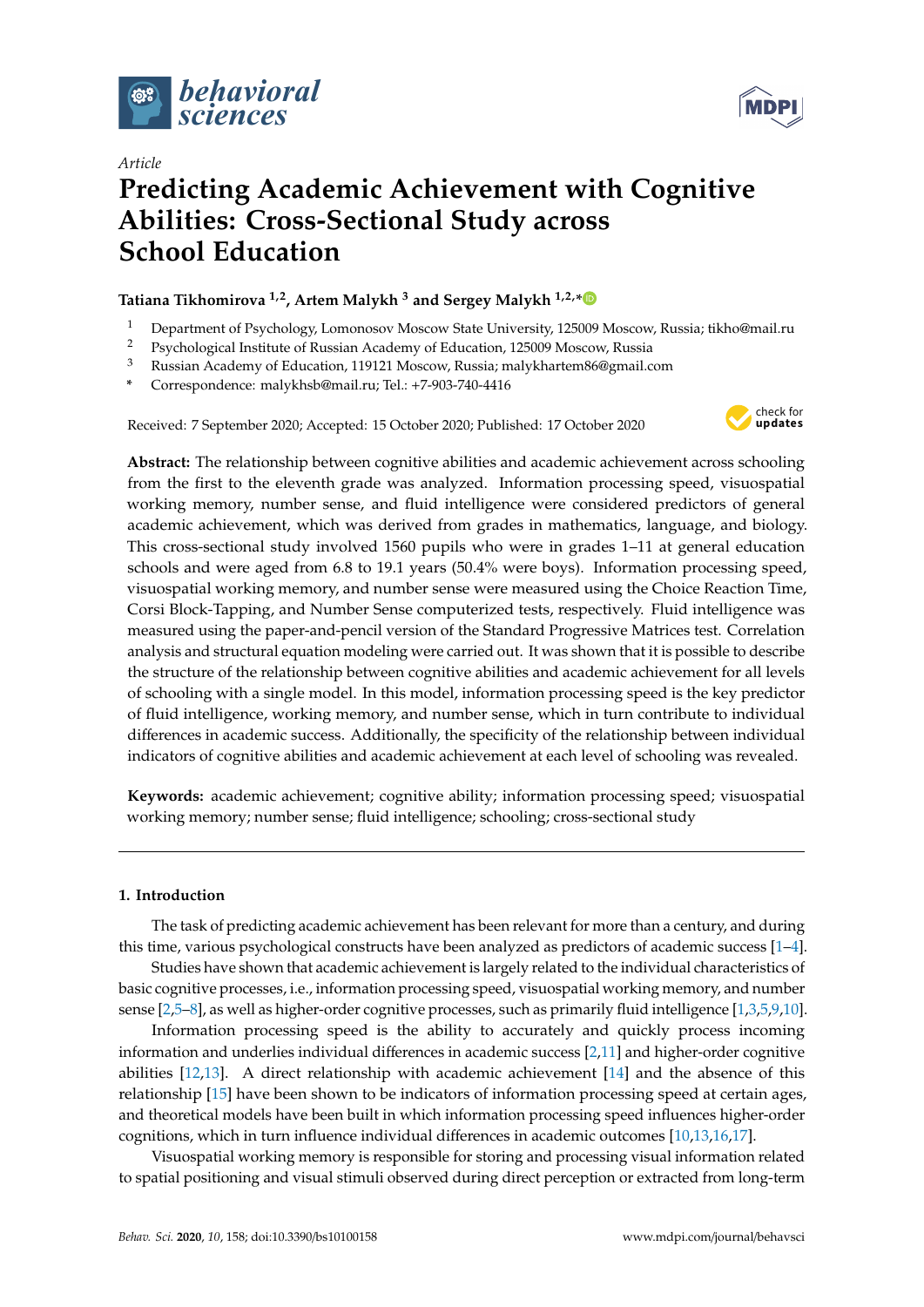memory [\[18,](#page-10-15)[19\]](#page-11-0). Visuospatial working memory is a significant predictor of academic success in virtually all areas of scientific knowledge, from mother-tongue acquisition [\[1,](#page-10-0)[20\]](#page-11-1) to mathematics [\[19](#page-11-0)[,21\]](#page-11-2). Additionally, it has been shown that working memory can be related to different aspects of mathematical knowledge, including understanding the concepts of basic arithmetic operations, complex mathematical calculations, and spatial relations in geometry [\[7\]](#page-10-16).

Number sense is understood as the ability to estimate the number of objects without counting them directly [\[4\]](#page-10-1). Indicators of number sense, which is related to both the symbolic and nonsymbolic evaluation of quantities, are related to academic success in different ways. According to one study, number sense is a reliable predictor of test-based and expert-based indicators of success in mathematical learning from primary to high school [\[4](#page-10-1)[,15\]](#page-10-12). In particular, number sense has been shown to exhibit moderate correlations with grades in mathematical education at primary and secondary school education levels [\[15,](#page-10-12)[22\]](#page-11-3). In other studies, the relationship between number sense and mathematical achievement was confirmed only in a sample of primary school age students [\[23](#page-11-4)[,24\]](#page-11-5).

Fluid intelligence is understood as the ability to effectively solve new problems based on the non-verbal abstract reasoning and to successfully adapt to changing environmental conditions. Unlike crystallized intelligence, which directly depends on the individual's store of knowledge, fluid intelligence depends little on personally acquired knowledge and does not depend on the ability to learn [\[25\]](#page-11-6). Fluid intelligence is one of the most significant predictors of individual achievements in various academic fields, as confirmed by studies carried out in various social and economic contexts, educational conditions, and age ranges [\[1](#page-10-0)[,3](#page-10-5)[,8](#page-10-4)[,10\]](#page-10-7). These studies and meta-analyses provide data on the strong correlation between fluid intelligence and academic success in various disciplines, with correlation coefficients ranging from 0.37 to 0.63 [\[5,](#page-10-3)[26\]](#page-11-7). Moreover, intelligence measured in primary school age has been shown to explain almost 60% of the variance in math test scores during the whole schooling period [\[3\]](#page-10-5).

In general, basic cognitive traits, along with intelligence, explain up to 60% of the dispersion of academic success [\[5\]](#page-10-3). Additionally, studies report that the indicators of cognitive abilities are age-related and have unique developmental trajectories across schooling [\[6](#page-10-17)[,27,](#page-11-8)[28\]](#page-11-9). Thus, the trajectory of the development of information processing speed in childhood and adolescence is best described by quadratic dependency, showing an increase in the information processing speed indicators between the ages of 5 and 18, with periods of sharp increases and periods of relative stability [\[29,](#page-11-10)[30\]](#page-11-11). Studies of working memory reveal a linear trajectory of working memory development from an early age, indicating that it reaches a peak only at the age of thirty [\[31](#page-11-12)[–33\]](#page-11-13). The dynamics of change of the number sense, which affects the ability to estimate nonsymbolic quantities, is characterized by relatively slow growth throughout schooling and a lower impact of the educational process on its development [\[28\]](#page-11-9). The trajectory of fluid intelligence development is characterized by high stability from early adolescence to late adulthood and highly unequal development from infancy to adolescence, with marked individual differences [\[34](#page-11-14)[,35\]](#page-11-15).

The results show that the relationship between different cognitive abilities and academic achievement may change with age [\[36–](#page-11-16)[39\]](#page-11-17). A number of studies have shown that a stronger correlation is shown for children compared with adolescents and young adults [\[38\]](#page-11-18). However, according to a meta-analysis of studies on the relationship between cognitive development and educational achievement, these relations increase with age, even after controlling for the socioeconomic status [\[37\]](#page-11-19). According to cross-cultural studies, the relationship between cognitive development and academic achievement is largely associated with the structure and quality of national school education [\[6,](#page-10-17)[25](#page-11-6)[,40\]](#page-11-20). In particular, it was shown that the role of cognitive resources in academic success at school increases in a less heterogeneous and more effective educational environment [\[6,](#page-10-17)[40\]](#page-11-20).

These data require special consideration of the relationship between cognitive abilities and academic achievement at different schooling periods, which may explain the ambiguous, often diametrically opposed, results observed in studies involving different age and cross-cultural groups of respondents.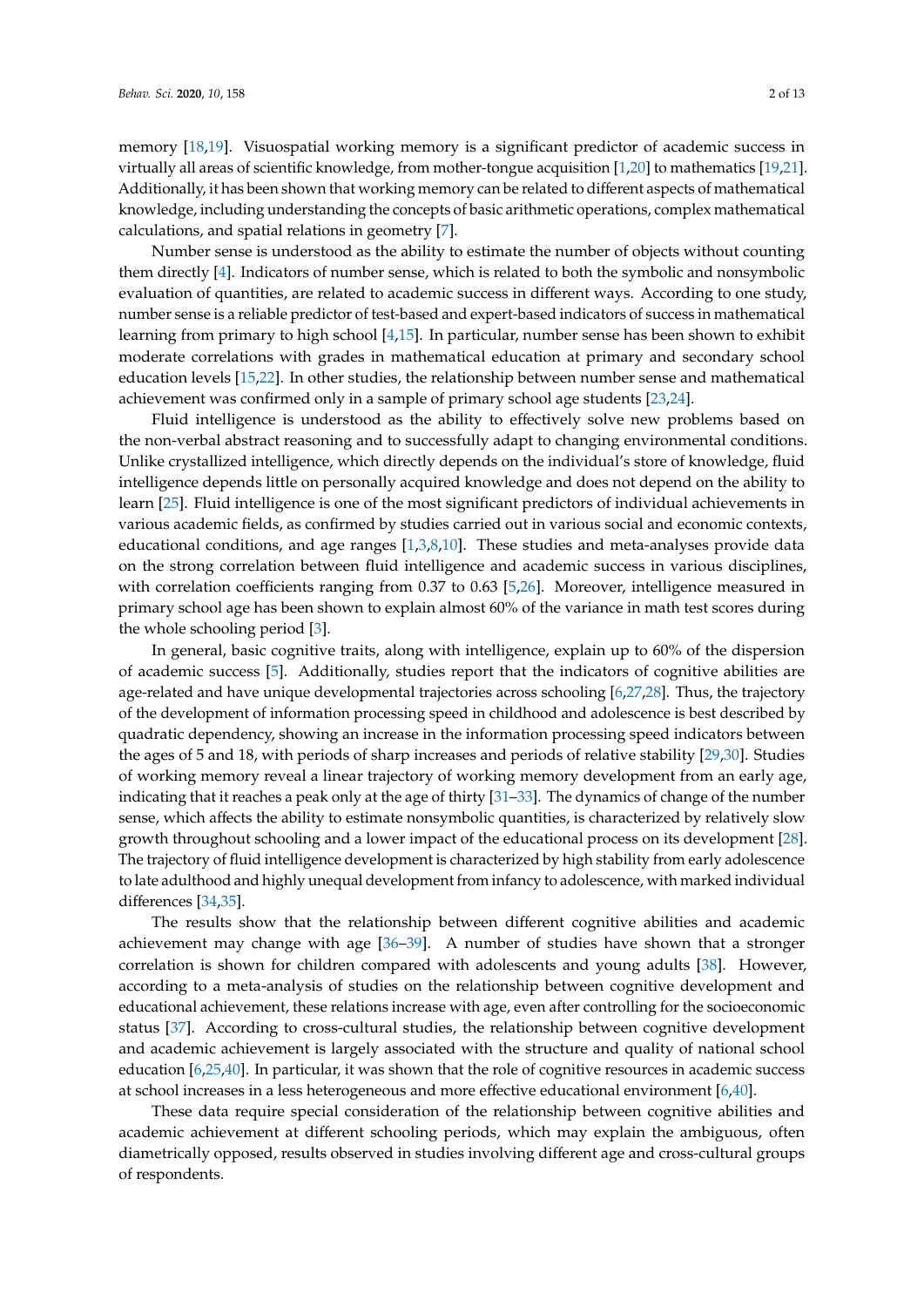The purpose of this study was to examine the relationship between cognitive abilities and academic success throughout schooling, from primary to high levels of school education in the Russian Federation. Information processing speed, visuospatial working memory, number sense, and fluid intelligence were considered as predictors of general academic achievement based on school grades in mathematics, language, and biology.

#### **2. Materials and Methods**

#### *2.1. Participants*

This study involved 1560 pupils who were in grades 1–11 in general schools and were aged from 6.8 to 19.1 years (50.4% were boys). There were 876 students in the primary school age sample (grades 1–4, primary level of school education, aged from 6.8 to 11.7 years; 52.6% were boys), 544 students in the secondary general education sample (grades 5–9, secondary level of school education, aged 10.8 to 16.8 years; 54.8% were boys), and 203 students in the high general education sample (grades 10–11, high level of school education, range from 15.3 to 18.8 years; 37.4% were boys).

All subjects gave their informed consent for inclusion before they participated in the study. Parental informed consent was obtained for all participants. The study was conducted in accordance with the Declaration of Helsinki, and the protocol was approved by the Ethics Committee of the Psychological Institute of the Russian Academy of Education (project identification code 2016/2–12). Personal data were anonymized.

#### *2.2. Measures*

The experiment was performed in a computer classroom in groups of under 15 schoolchildren. Each participant sat in front of their own monitor screen and performed the experiment independently. Each computer had a 17" LCD display with a resolution of  $1440 \times 900$  pixels and a refresh rate of 60 Hz. The participants were seated approximately 60 cm from the screen. Each participant performed the Dot Task, the Choice Reaction Time test, and the Sequences tests on a computer, and in the following two days, they performed the paper-and-pencil version of the Standard Progressive Matrices test [\[18](#page-10-15)[,27,](#page-11-8)[28,](#page-11-9)[41\]](#page-12-0). The order of the tests was the same for all participants.

#### 2.2.1. Cognitive Abilities

## Choice Reaction Time Test, Information Processing Speed

In this test, the numbers 1, 2, 3, and 4 appear 10 times each in a randomized order with random intervals ranging from 1 to 3 s. The test task consists of pressing the key corresponding to the number appearing on the screen as fast and as accurately as possible. The maximum time for responses is 8 s. If no response is given during this time, the next part of the test appears on the screen. The program records the accuracy and reaction time of correct responses. Information processing speed is measured as reaction times. Lower reaction times correspond to higher processing speeds.

#### Corsi Tapping-Block Test, Visuospatial Working Memory

In this test, participants are presented with a row of blocks that glow one at a time in a certain order. The task consists of reproducing the correct order by clicking on the blocks with the computer mouse. The test starts with 4 items (or tapping of the blocks) in each sequence. There are 2 sequences at each of the 6 levels, for a total of 12 trials. If participants complete both or just one correct sequence at one level, the first item of the next level is shown. The test is interrupted when both sequences at the same level are reproduced incorrectly. During the presentation of the stimuli, the block glows for 1 s. There is an interval of 1 s between the glowing of the blocks. The program records the number of correct responses and reaction times during correct responses.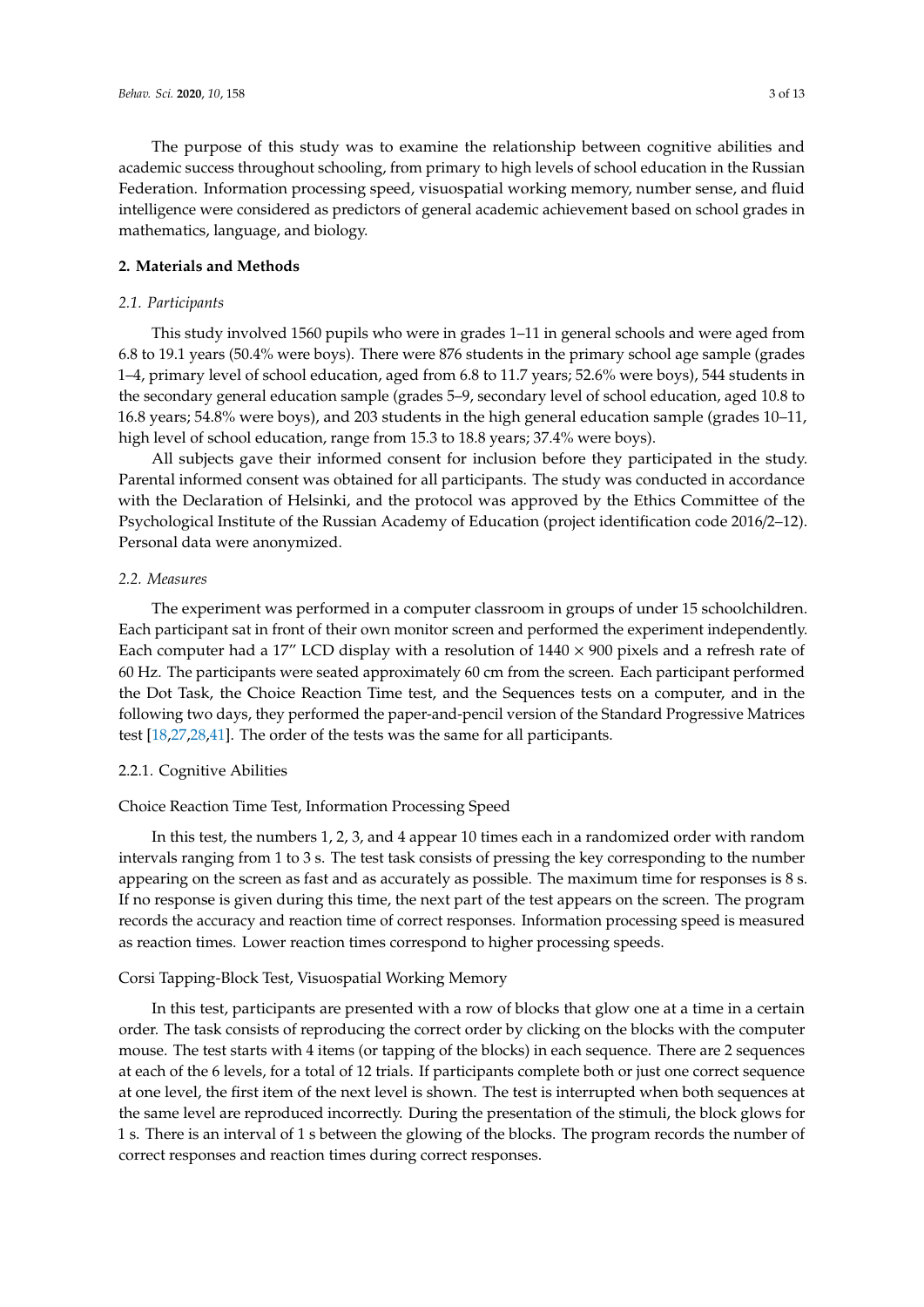In this test, participants are presented with arrays of yellow and blue dots, mixed together and varying in size and numbers. The task requires judging whether the array contains more yellow or blue dots by pressing the corresponding keys on the keyboard. The stimuli are 150 static pictures with arrays of yellow and blue dots varying between 5 and 21 dots of each color and ratios of the arrays in two colors between 1:3 and 6:7. The presentation order is the same for all participants. The stimulus flashes on the screen for 400 ms, and the maximum response time is 8 s. The test records accuracy and reaction time on correct trials.

#### Standard Progressive Matrices Test, Fluid Intelligence

Fluid intelligence was measured using the paper-and-pencil version of the Standard Progressive Matrices test. The test comprises 5 sets: A, B, C, D, and E. Within each set, there are 12 items that progressively become more difficult; thus, there were 60 tasks in total. There was no discontinuity rule, and the participants completed all tasks. The accuracy was calculated as a sum of correct answers across tests.

## 2.2.2. Academic Achievement

Quarterly (for pupils of grades 1–9) and semiannual (for pupils of grades 10–11) grades in mathematics (algebra and geometry), Russian language, and biology were used as indicators of academic achievement. The statistical analysis used the arithmetic mean of the quarterly or semiannual grades.

### *2.3. Statistical Approach*

During the first stage, the correlation analysis method was used to examine the relationship between cognitive characteristics (information processing speed, visuospatial working memory, number sense, and fluid intelligence) and academic achievement in Russian language, mathematics, and biology. Spearman correlation coefficients were calculated using the IBM SPSS 20.0 package (IBM Corp., Armonk, NY, USA).

During the second stage, the influence of cognitive characteristics on academic success was analyzed using structural equation modeling (OpenMX package, The OpenMx Development Team, Charlottesville, VA, USA). The following criteria were used to evaluate the model's compliance with empirical data: RMSEA  $\leq$  0.06; 95% confidence intervals RMSEA<sub>low</sub> = 0.00 and RMSEA<sub>high</sub> < 0.08; CFI > 0.95; TLI > 0.90 [\[42\]](#page-12-1). During the structural modeling, a number of theoretical models of the influence of cognitive characteristics on academic success at primary, secondary, and high levels of school education were tested.

- Model 1: Cognitive characteristics affect academic success through the latent variable of general cognitive ability "*g*";
- Model 2: Cognitive characteristics—information processing speed, visuospatial working memory, number sense, and fluid intelligence—contribute to general academic achievement "*e*" ("education");
- Model 3: Information processing speed is a key predictor of fluid intelligence, working memory, and number sense, which in turn contribute to general academic achievement.

# **3. Results**

The study analyzed the following cognitive characteristics: information processing speed, visuospatial working memory, number sense, fluid intelligence, and academic success in Russian language, mathematics, and biology.

Table [1](#page-4-0) shows the mean values and standard deviations of the analyzed characteristics during primary (top line), secondary (middle line), and high (bottom line) levels of school education.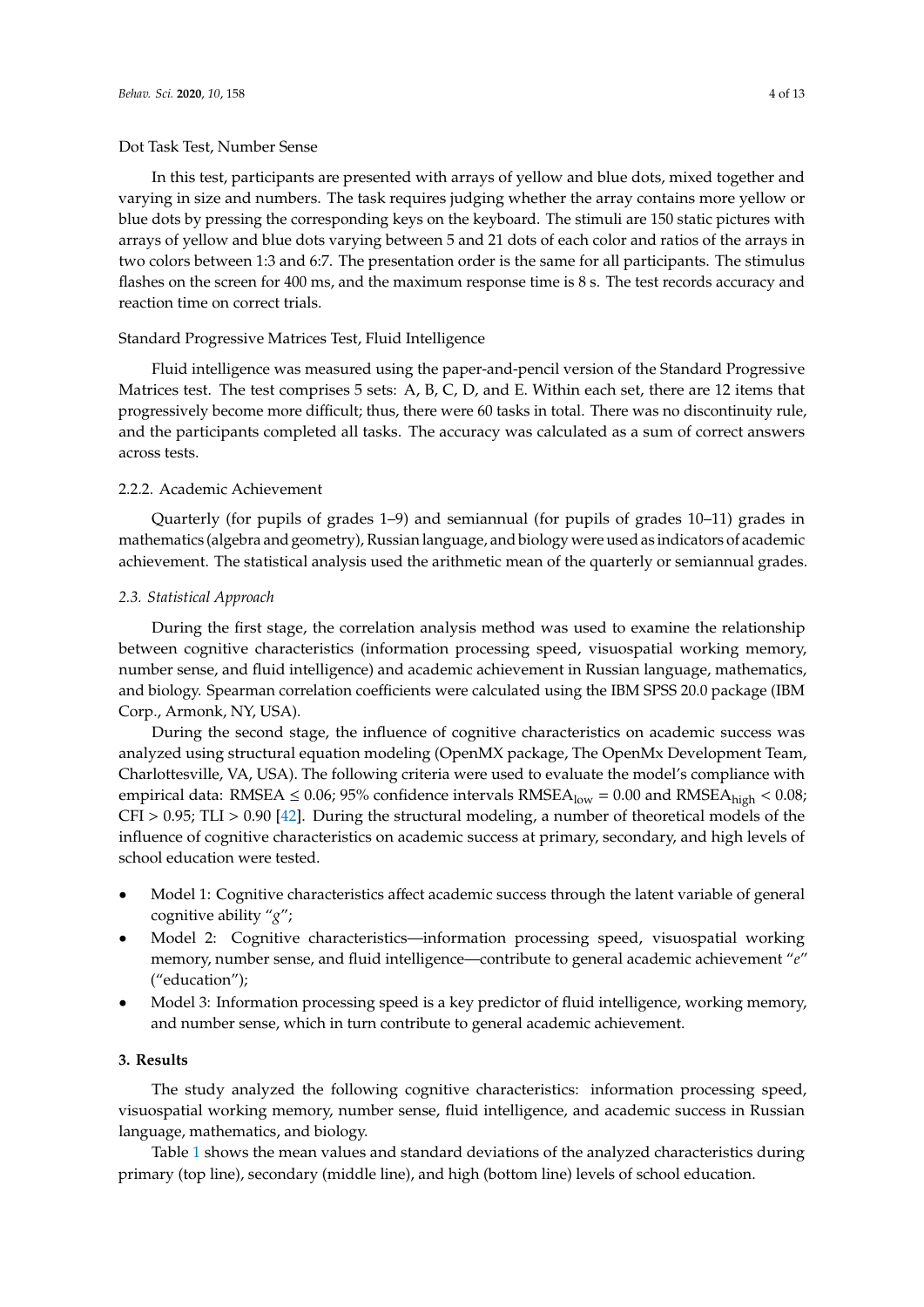| Variable                     | Mean<br>(Standard Deviation) |  |  |  |
|------------------------------|------------------------------|--|--|--|
|                              | 37.99 (9.48)                 |  |  |  |
| Fluid intelligence           | 45.62 (6.76)                 |  |  |  |
|                              | 51.42 (5.06)                 |  |  |  |
|                              | 1.00(0.32)                   |  |  |  |
| Information processing speed | 0.50(0.20)                   |  |  |  |
|                              | 0.48(0.20)                   |  |  |  |
|                              | 2.50(1.86)                   |  |  |  |
| Visuospatial working memory  | 4.30(1.85)                   |  |  |  |
|                              | 4.99(1.80)                   |  |  |  |
|                              | 95.48 (14.13)                |  |  |  |
| Number sense                 | 104.20 (14.10)               |  |  |  |
|                              | 109.60 (14.00)               |  |  |  |
|                              | 3.95(0.60)                   |  |  |  |
| Language                     | 3.90(0.60)                   |  |  |  |
|                              | 3.91(0.68)                   |  |  |  |
|                              | 4.06(0.59)                   |  |  |  |
| Math                         | 3.80(0.65)                   |  |  |  |
|                              | 3.94(0.76)                   |  |  |  |
|                              | 4.48(0.53)                   |  |  |  |
| Biology                      | 3.97(0.63)                   |  |  |  |
|                              | 4.04(0.69)                   |  |  |  |

<span id="page-4-0"></span>**Table 1.** Descriptive statistics of cognitive abilities and academic success at primary, secondary, and high levels of school education.

Table [1](#page-4-0) shows the number of correct answers on the Standard Progressive Matrices, Sequences, and Dot Task tests, which measure fluid intelligence, visuospatial working memory, and number sense, respectively. The possible scores for Standard Progressive Matrices ranged from 0 to 60, those for the Sequences test ranged from 0 to 12, and those for the Number sense test ranged from 0 to 150. For information processing speed, the average values of reaction time to correct answers in seconds for the Choice Reaction Time test are given. A higher average response time value corresponds to lower information processing speed.

The average quarterly or semiannual grades with a minimum of 2 and a maximum of 5 are used as indicators of academic achievement.

According to Table [1,](#page-4-0) the mean of all cognitive indicators analyzed increases over time, while the mean academic success scores decrease.

#### *3.1. Correlation Analysis*

The correlation analysis examined the relationship between cognitive abilities and academic success at each level of school education. Table [2](#page-5-0) presents Spearman's correlation coefficients between processing speed, working memory, number sense, fluid intelligence, and academic success in mathematics, language, and biology.

According to Table [2,](#page-5-0) the strongest correlations between cognitive characteristics and academic success are found at the primary level of education (compared to the secondary and high levels). For example, fluid intelligence is correlated with academic success in Russian language to varying degrees at the primary level ( $r = 0.47$ ;  $p < 0.01$ ), the secondary level ( $r = 0.33$ ;  $p < 0.01$ ), and the high level  $(r = 0.18; p < 0.01)$  of school education. Moreover, it is shown that at the high level of school education for a number of cognitive characteristics, there are no correlations with academic success. Thus, for the number sense and academic success in, for example, mathematics and Russian language,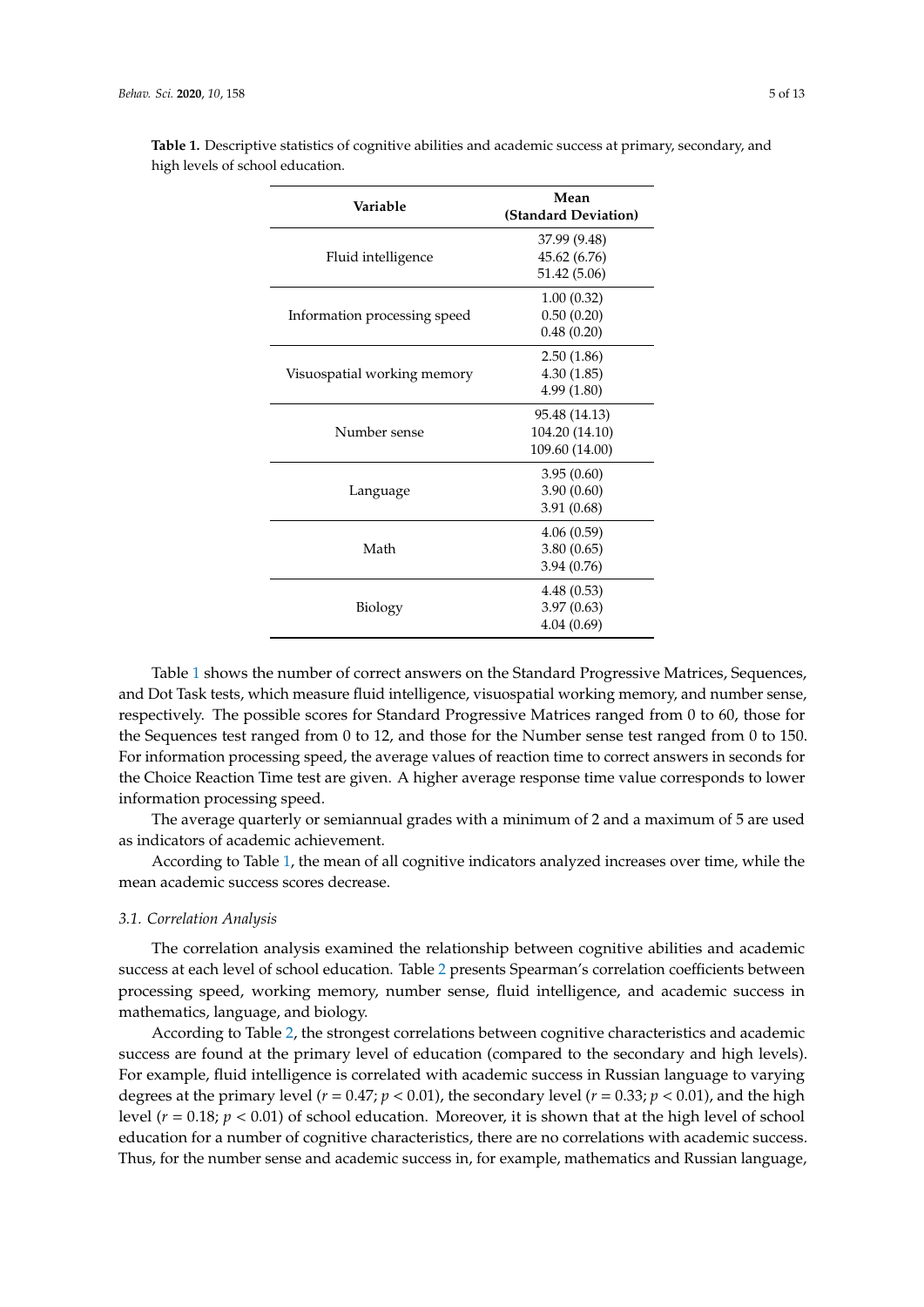statistically significant correlations exist at the primary and secondary level but not at the high level  $(p > 0.05)$ .

| <b>Variables</b>   | Language  | Math     | <b>Biology</b> |
|--------------------|-----------|----------|----------------|
|                    | $-0.02$   | $-0.09*$ | $-0.06$        |
| Processing speed   | $-0.06$   | $-0.06$  | $-0.04$        |
|                    | 0.06      | 0.04     | 0.01           |
|                    | $0.15**$  | $0.22**$ | $0.17**$       |
| Working memory     | $0.11**$  | $0.11*$  | 0.01           |
|                    | $0.14**$  | 0.10     | 0.10           |
|                    | $0.24$ ** | $0.26**$ | $0,22**$       |
| Number sense       | $0.10*$   | $0.13**$ | 0.04           |
|                    | 0.06      | 0.07     | 0.10           |
|                    | $0.47**$  | $0.48**$ | $0.43**$       |
| Fluid intelligence | $0.33**$  | $0.36**$ | $0.27**$       |
|                    | $0.18**$  | 0.10     | 0.08           |

<span id="page-5-0"></span>**Table 2.** Correlations between cognitive abilities and academic achievement at primary (top line), secondary (middle line), and high (bottom line) levels of school education.

\* *p* < 0.05, \*\* *p* < 0.01; top line—primary school, middle—secondary school, bottom—high school.

It should be noted that for cognitive characteristics at each level of school education, academic success is most strongly related to fluid intelligence and, to a lesser extent, to number sense and working memory. For information processing speed, no correlation with academic success was found (*p* > 0.05), with the exception of a weak relationship with academic success in mathematics (*r* = −0.09; *p* < 0.05) at the primary school education.

The correlation analysis revealed a moderate correlation between cognitive characteristics (from 0.16 to 0.42) and a high correlation between grades in different disciplines (from 0.72 to 0.92).

#### *3.2. Structural Modeling*

During the course of structural modeling, it was shown that the tested theoretical Model 1, which assumes the influence of cognitive characteristics on indicators of academic success through the "*g*" factor, and Model 2, based on the existence of a "side-by-side" contribution of cognitive indicators to the general academic achievement "*e*", do not correspond well to the data at each level of school education (RMSEA > 0.08; CFI < 0.95; TLI < 0.90;  $\chi^2$  significant ( $p < 0.05$ )).

Model 3—which posits that information processing speed is a key predictor of fluid intelligence, working memory, and number sense, which in turn contribute to general academic success—is the best fit with the data obtained in this study.

<span id="page-5-1"></span>Table [3](#page-5-1) shows the model fit indicators obtained at the primary, secondary, and high educational levels.

|  | <b>Table 3.</b> Fit indices of Model 3 for primary, secondary, and high school education. |  |  |  |  |  |  |  |  |  |
|--|-------------------------------------------------------------------------------------------|--|--|--|--|--|--|--|--|--|
|--|-------------------------------------------------------------------------------------------|--|--|--|--|--|--|--|--|--|

| <b>Indices</b> | AIC     | <b>BIC</b>  | CFI   | TLI   | <b>RMSEA</b> | $RMSEA_{low}$ | RMSEA <sub>high</sub> |
|----------------|---------|-------------|-------|-------|--------------|---------------|-----------------------|
| Primary        | 6647.17 | $-14125.86$ | 0.996 | 0.991 | 0.027        | 0.000         | 0.055                 |
| Secondary      | 3304.24 | $-11505.64$ | 0.997 | 0.993 | 0.030        | 0.000         | 0.066                 |
| High           | 995.50  | $-3274.59$  | 1.006 | 1.013 | 0.000        | 0.000         | 0.000                 |

AIC: Akaike information criterion, BIC: Bayesian information criterion, CFI: comparative fit index, TLI: Tucker–Lewis index, RMSEA: root mean square error of approximation, RMSEA<sub>low</sub>: the lower limit of the 95% confidence interval for RMSEA, RMSEAhigh: the upper limit of the 95% confidence interval for RMSEA.

According to Table [3,](#page-5-1) at the primary, secondary, and high levels of schooling, the tested model of the impact of cognitive abilities on academic success had good fit indices: RMSEA  $\leq 0.06$ ; 95%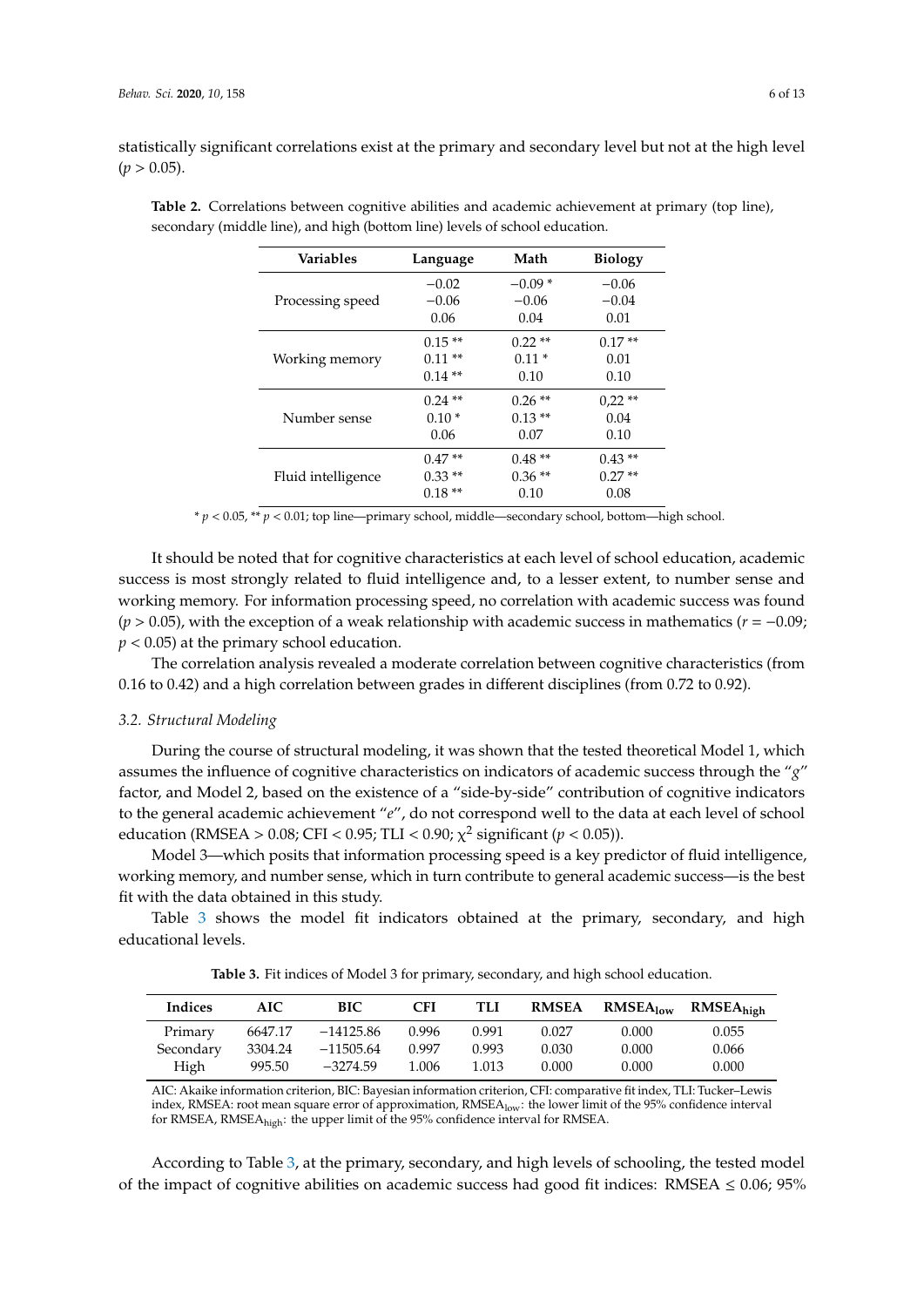confidence intervals: RMSEA<sub>low</sub> = 0.00 and RMSEA<sub>high</sub> < 0.08; CFI > 0.95; TLI > 0.90. The  $\chi^2$  value was not significant ( $p > 0.05$ ), which indicates that the model was a good fit for the data at each  $\frac{1}{p}$ education level.<br>Fi confidence intervals: RMSEA high state intervals in  $\frac{1}{2}$  or  $\frac{1}{2}$  in  $\frac{1}{2}$  in  $\frac{1}{2}$  in  $\frac{1}{2}$  in  $\frac{1}{2}$  in  $\frac{1}{2}$  in  $\frac{1}{2}$  in  $\frac{1}{2}$  in  $\frac{1}{2}$  in  $\frac{1}{2}$  in  $\frac{1}{2}$  in  $\frac{1}{2}$  in

Figure [1](#page-6-0) shows the model structure of the relationships between academic success and information<br>Figure 1 shows the model structure of the relationships between academic success and information processing speed, working memory, number sense, and fluid intelligence. The standardized structural processing speed, working includer, number sense, and fluid intelligence. The standardized structural coefficients ( $p < 0.05$ ) obtained during the structural modeling in a sample of primary school education levels are shown. Dotted lines indicate nonsignificant relationships (*p* > 0.05). The residual dispersion<br>levels are shown. Dotted lines indicate nonsignificant relationships (*p* > 0.05). The residual dispersion highlighted by the italic font. The latent variable *e* is general academic achievement factor based on the italic font. The latent variable *e* is general academic achievement factor based on teachers' grades in mathematics, Russian language, and biology. standardized structural coefficients (*p* < 0.05) or  $\frac{1}{n}$  or  $\frac{1}{n}$  or  $\frac{1}{n}$  or  $\frac{1}{n}$  or  $\frac{1}{n}$  or  $\frac{1}{n}$  or  $\frac{1}{n}$  or  $\frac{1}{n}$  or  $\frac{1}{n}$  or  $\frac{1}{n}$  or  $\frac{1}{n}$  or  $\frac{1}{n}$  or  $\frac{1}{n}$  or

<span id="page-6-0"></span>

**Figure 1. <b>Primary school education**. **Figure 1.** Model with relationships between cognitive abilities and general academic achievement in

based on three indicators of academic success: (1) mathematics, (2) Russian language, and (3) biology. At primary school ages, the success rates in academic disciplines (i.e., mathematics, Russian language, and biology) were almost equally loaded on the latent academic success factor "*e*" (from 0.82 to 0.90). As shown in Figure [1,](#page-6-0) the model considers general academic achievement as a latent variable

According to the model, the information processing speed is regarded as the basic cognitive characteristic underlying the higher-order cognitive indicators: fluid intelligence, working memory, and number sense. In turn, these cognitive indicators influence academic success. A comparison of the standardized structural coefficients reveals that at the primary level of education, the speed of information processing has a stronger influence on working memory ( $β = -0.33$ ) and a weaker influence on fluid intelligence (β = −0.26) and number sense (β = −0.21). Regression weights between fluid intelligence, working memory, and number sense ranged from 0.27 to 0.35.

Results show that fluid intelligence is the strongest predictor of the general academic achievement at the primary level of schooling compared to other cognitive characteristics ( $\beta = 0.52$ ).

Therefore, the most significant relationship between cognitive traits and academic success is the indirect influence of information processing speed through fluid intelligence, as confirmed by standardized path coefficients calculated according to [the](#page-10-10) principles of structural equation modeling [13, 36]. Thus, the regression weight of the path "Information processing speed–Fluid intelligence–General academic achievement" was  $-0.26 \times 0.52 = -0.13$ . In comparison, the regression weight of the path "Information processing speed–Working memory–Fluid intelligence–General academic achievement" was significantly lower and equaled  $β = -0.06 (-0.33 \times 0.34 \times 0.52)$  due to the greater number of manifesto variables. The standardized structural coefficients of other possible paths were even lower. For example, for the path "Information processing speed–Number sense–General academic achievement", β was equal to -0.03 (-0.21 × 0.12). Additionally, it should be noted that the model with a direct path from information processing speed to academic success has unsatisfactory fit indices.

According to Figure [1,](#page-6-0) the residual dispersion of general academic success is 0.65. Thus, 35% of the dispersion in general academic success is explained during primary education using analyzed cognitive characteristics.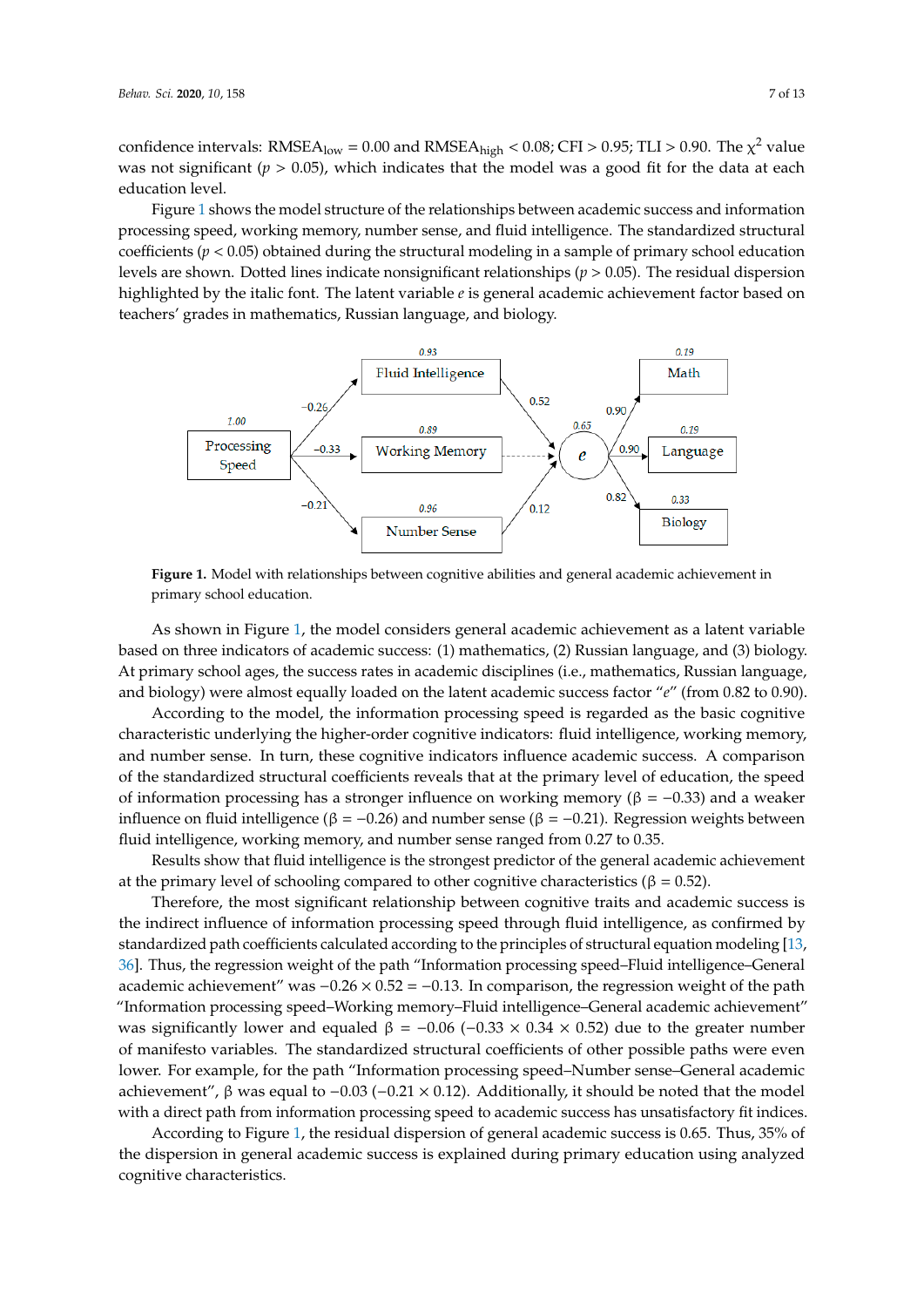Figure [2](#page-7-0) presents a model of the structure of relationships between cognitive characteristics and academic success at the secondary level of school education. The standardized structural coefficients  $(p < 0.05)$  obtained during the course of structural modeling in a secondary-age sample are shown. Dotted lines indicate nonsignificant relationships ( $p > 0.05$ ). The residual dispersion highlighted by the italic font. The latent variable e is general academic achievement factor based on teachers' grades in mathematics, Russian language, and biology.

<span id="page-7-0"></span>

**Figure 2.** Model with relationships between cognitive abilities and general academic achievement in **Figure 2.** Model with relationships between cognitive abilities and general academic achievement in secondary school education.

At the secondary level of school education, a comparative analysis of the standardized structural memory ( $\beta$  = −0.30), a slightly weaker influence on the indices of fluid intelligence ( $\beta$  = −0.19) and number sense (β = −0.18). Regression weights between fluid intelligence, working memory, and number sense range from 0.28 to 0.30. coefficients of the model shows that information processing speed has a greater influence on working

Indicators of success in academic disciplines (i.e., mathematics, Russian language, and biology) proved to be almost equally burdened by the latent factor of academic achievement "*e*" (from 0.84 to 0.90).

to 0.50).<br>Fluid intelligence has the greatest influence among all cognitive characteristics on the general  $\frac{1}{2}$  academic achievement factor at the secondary level of schooling (β = 0.33).

indirect influence of information processing speed through fluid intelligence on general academic success. In particular, the regression weight of the path "Information processing speed–Fluid intelligence–General academic achievement" was -0.19 × 0.33 = -0.06. In comparison to the described path, due to a greater number of manifesto variables, the regression weight of the path "Information processing speed–Working memory–Fluid intelligence–General academic achievement" was lower,  $\beta = -0.03$  (−0.30 × 0.28 × 0.33). Other paths of cognitive abilities influencing the general academic success are not possible, as the contribution of working memory and number sense is not significant. The most significant path from cognitive abilities to academic success is the trajectory of

Supervisording to Figure [2,](#page-7-0) 12% of the dispersion of the general academic achievement at the secondary and lower,  $\frac{1}{2}$ level of school education was explained by the analyzed cognitive abilities, as evidenced by the residual<br>disposation of 0.98 dispersion of 0.88.

Figure [3](#page-8-0) presents a model of the structure of relationships between cognitive characteristics and academic success at a high level of school education. The standardized structural coefficients ( $p < 0.05$ ) obtained in the course of structural modeling on the high school sample are indicated. Dotted lines indicate nonsignificant relationships ( $p > 0.05$ ). The residual dispersion highlighted by the italic font. The latent variable *e* is general academic achievement factor based on teachers' grades in mathematics, Russian language, and biology. The standardized structural coefficients (*p*  $\rho$   $\alpha$   $\rho$   $\alpha$   $\rho$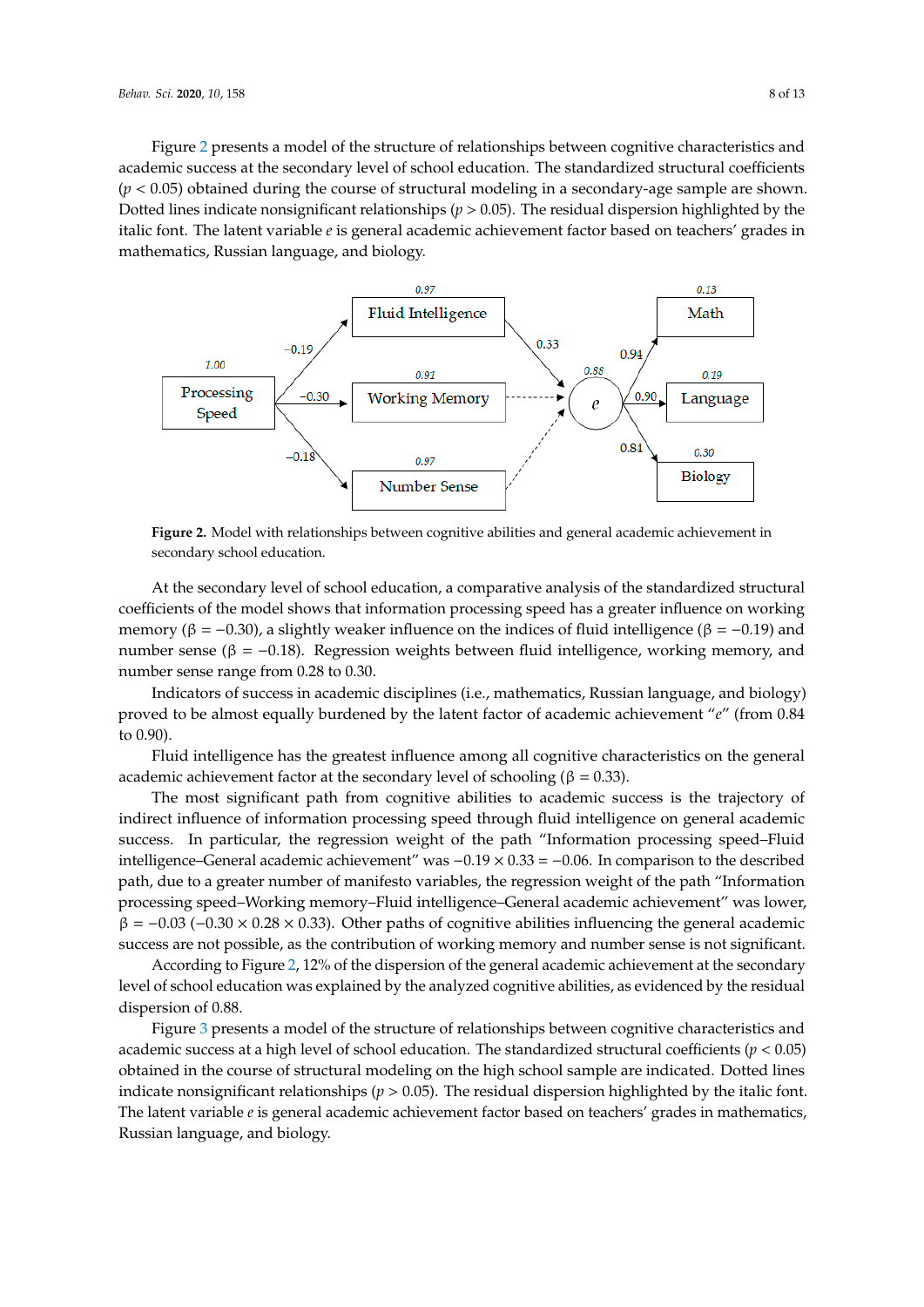<span id="page-8-0"></span>

**Figh school education.** The state abilities and general achievement in action achievement in action of the state achievement in action of the state achievement in action of the state achievement in action of the state ach **Figure 3.** Model with relationships between cognitive abilities and general academic achievement in

of the model shows that the speed of information processing had a greater influence on number sense ( $\beta$  = −0.36), had a slightly weaker influence on the working memory ( $\beta$  = −0.28), and was not associated with fluid intelligence (*p* > 0.05). The standardized coefficient between fluid intelligence and working memory was 0.28, and that between number sense and working memory was -0.30. The relationship between fluid intelligence and number sense was not statistically significant  $(p > 0.05)$ . At the high level of school education, a comparative analysis of standardized structural coefficients

It should especially be noted that at the high level of education, none of the analyzed cognitive characteristics had a statistically significant impact on the academic success factor  $(p > 0.05)$ .

Among the indicators of academic achievements, the most heavily loaded on the general academic success was the grade in mathematics ( $β = 0.98$ ), followed by the grade in language ( $β = 0.95$ ). The success rate in biology had the lowest loading ( $\beta = -0.78$ ).

# **success rate in biology had the loading (β = 0.78). The loading (β = 0.78). The loading (β = 0.78). The loading (**

across the whole schooling period. Indicators of cognitive ability (i.e., information processing speed, visuospatial working memory, number sense, and fluid intelligence) were considered predictors of general academic success, which was derived from school grades in mathematics, language, visuospatial working memory, number sense, and fluid intelligence) were considered predictors of  $p$ This study analyzed the relationship between cognitive abilities and academic achievement and biology.

Descriptive statistics showed different developmental trends in cognitive functioning and academic success across school education. In particular, cognitive characteristics improve from primary to high school education. In contrast, the grades awarded by teachers get lower as schoolchildren get older. Some improvements in teachers' grades were observed at a high level of schooling as a result of the selection of schoolchildren. This divergent trend may be related to the reduced influence of cognitive ability on the development of individual differences in academic success throughout schooling [\[8](#page-10-4)[,25](#page-11-6)[,40\]](#page-11-20).

The correlation analysis showed that fluid intelligence is most closely linked to academic success, which is fully consistent with previous research on the leading role of fluid intelligence in learning [\[1,](#page-10-0)[3](#page-10-5)[,5](#page-10-3)[,20](#page-11-1)[,26\]](#page-11-7). However, it should be noted that no significant relationship between academic success in language and biology and information processing speed was observed at any level of education, with the exception of a weak relationship between information processing speed and academic success in mathematics in primary school. The fact that there are no direct correlations, however, may indicate a more complex, indirect relationship between processing speed and academic achievement, which was further investigated using structural equation modeling. In addition, moderate correlations between cognitive characteristics were identified, allowing the analyzed cognitive characteristics to be considered predictors of academic success in further analysis. Conversely, close correlations between academic success indicators in mathematics, Russian language,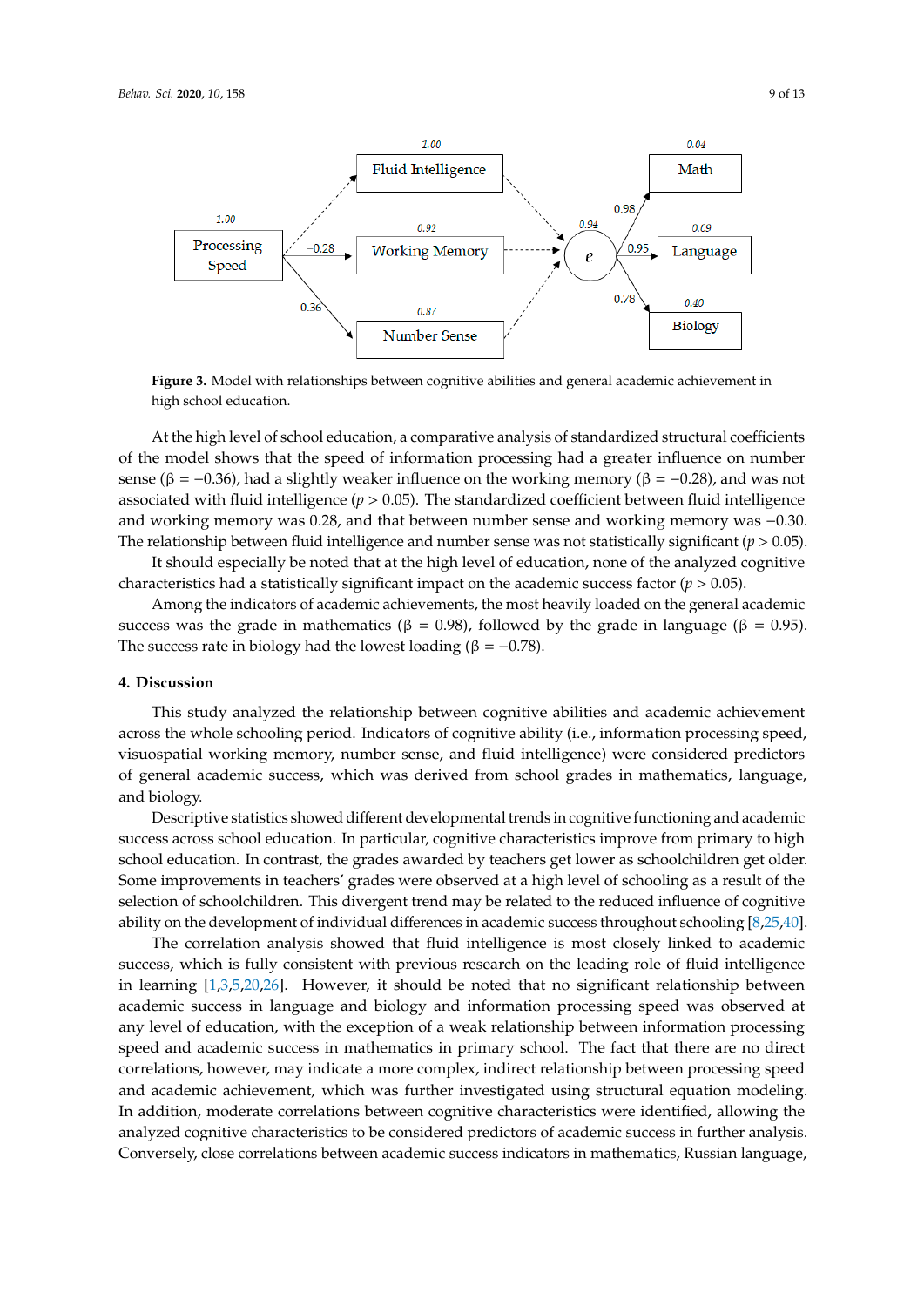and biology make it possible to analyze academic success as a generalized metric derived from grades in these school disciplines.

Structural modeling showed that throughout general education, the structure of relationships between cognitive characteristics and academic success remains stable. Information processing speed is a key predictor of higher-order cognitive characteristics (i.e., fluid intelligence, working memory, and number sense), which in turn contribute to overall academic success. A number of researchers also emphasized the importance of information processing speed as the basis for individual differences in higher-order cognitive characteristics, such as fluid intelligence [\[3,](#page-10-5)[16\]](#page-10-13). These studies also noted the relationship between information processing speed and working memory [\[13,](#page-10-10)[18,](#page-10-15)[19\]](#page-11-0). The theoretical model of the structure of relationships between cognitive abilities and academic achievement, which best describes empirical data, matches to some extent the model used in the study of H. Rindermann and A. Neubauer [\[13\]](#page-10-10). Mirroring the findings of this study, they found the model that links information processing speed with higher-order cognitions (in particular, intelligence and creativity), which in turn influence academic success to be the best fit.

The results show that the relationships between cognitive characteristics and academic success differ at each level of schooling. In particular, the most significant relationship (at the primary and secondary levels of school education) is that between information processing speed and fluid intelligence, which in turn contributes to general academic achievement. However, at a high level of school education, no significant relationships between cognitive traits and academic success were found. In other words, in a sample of high school added students, the model being tested is split into two parts that are not related to each other: cognitive characteristics and academic success factors. This can be explained by the criteria for selecting students for further study in school: traditionally, more successful students continue to study at a high educational level. Consequently, the sample of high school education is selected and is leveled in terms of the development of cognitive characteristics. At all levels of school education, the most important predictor of general academic achievement is grades in mathematics (values of  $\beta$  up to 0.95), and the least important are grades in biology (values of β up to 0.82).

#### **5. Conclusions**

Thus, the study shows the structure of relationships between cognitive characteristics and academic achievement that is relevant during the whole schooling period. This structure is described by a single model that is relevant for all levels of school education: information processing speed is a key predictor of fluid intelligence, working memory, and number sense, which in turn contribute to individual differences in academic achievement.

Additionally, the specificity of the relationship between individual cognitive characteristics and academic success at each level of schooling was shown. Thus, in the period of compulsory school education (primary and secondary school education), the relationship between information processing speed and general academic success has the greatest regression weight, with fluid intelligence as the mediator. No statistically significant relationships between cognitive characteristics and academic success were found at the high level of school education. It was shown that the contribution of cognitive characteristics to individual differences in academic success decreases in the period from primary to complete level of general education, which may point toward the greater importance of motivational and personal predictors of academic success.

The study of the contribution of cognitive abilities to academic achievement will clarify the psychological mechanisms underlying individual differences in learning. A better understanding of the mechanisms of individual differences can form a foundation for developing personalized educational methods that can help improve the academic success of each student. Further directions of the project may be associated with conducting a longitudinal study and identifying early cognitive predictors of academic success at different levels of school education.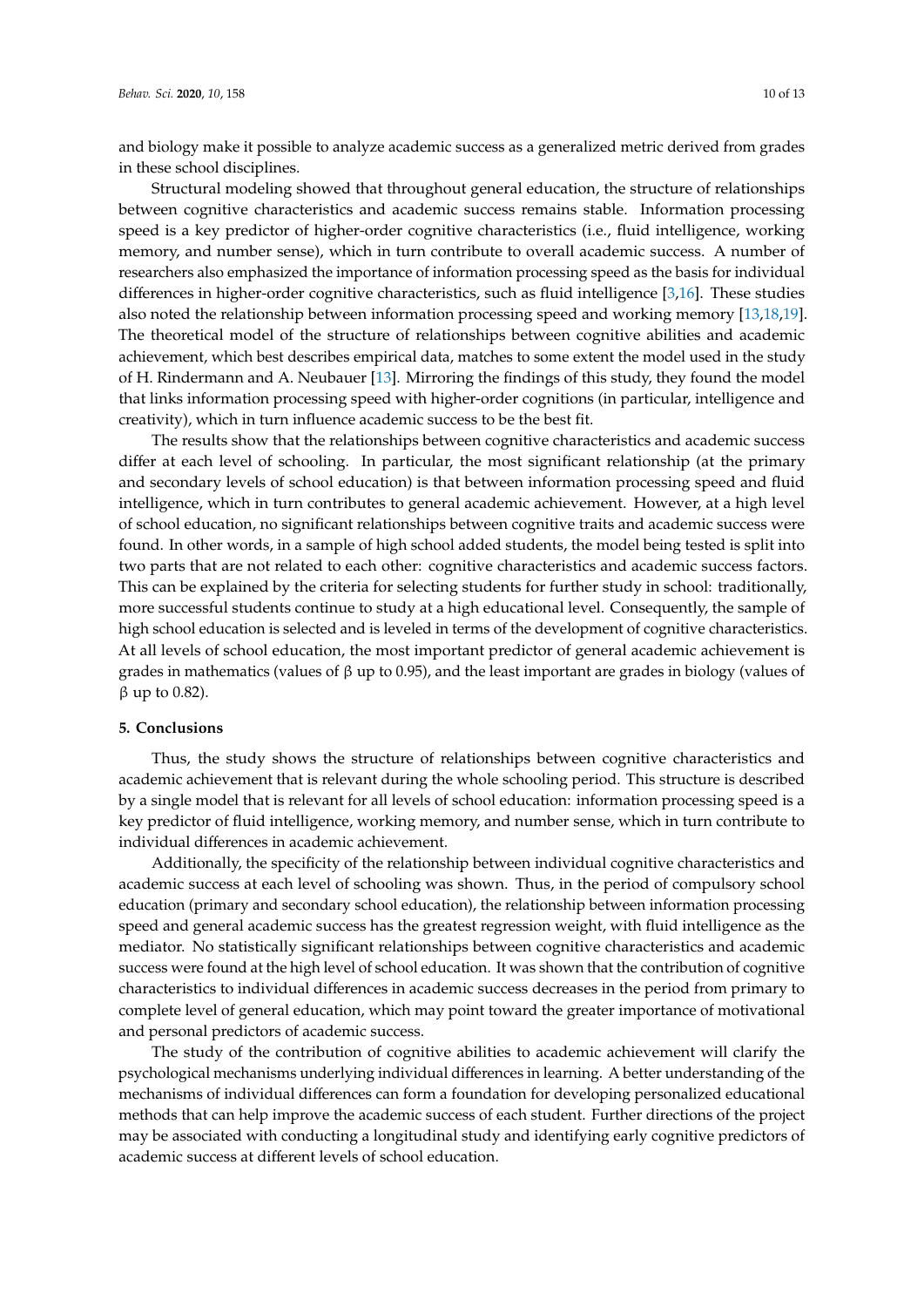**Author Contributions:** The conceptualization and methodology of the study were done by S.M. and T.T. Research methods, data curation, and analyses were done by A.M., with feedback from S.M. and T.T. Original draft preparation, review, and editing were done by S.M. and T.T. Funding acquisition was done by S.M. All authors have discussed the results of the study and agreed to the published version of the manuscript (T.T., A.M. and S.M.).

**Funding:** This research was funded by the Russian Science Foundation, grant number 17-78-30028.

**Acknowledgments:** We are incredibly grateful to all participants and their parents for their contribution to the study.

**Conflicts of Interest:** The authors declare no conflict of interest. The funders had no role in the design of the study; in the collection, analyses, or interpretation of data; in the writing of the manuscript, or in the decision to publish the results.

#### **References**

- <span id="page-10-0"></span>1. Verbitskaya, L.A.; Zinchenko, Y.P.; Malykh, S.B.; Gaidamashko, I.V.; Kalmyk, O.A.; Tikhomirova, T.N. Cognitive Predictors of Success in Learning Russian Among Native Speakers of High School Age in Different Educational Systems. *Psychol. Russ. State Art* **2020**, *13*, 2–15. [\[CrossRef\]](http://dx.doi.org/10.11621/pir.2020.0201)
- <span id="page-10-2"></span>2. Rohde, T.E.; Thompson, L.A. Predicting academic achievement with cognitive ability. *Intell.* **2007**, *35*, 83–92. [\[CrossRef\]](http://dx.doi.org/10.1016/j.intell.2006.05.004)
- <span id="page-10-5"></span>3. Deary, I.J.; Strand, S.; Smith, P.; Fernandes, C. Intelligence and educational achievement. *Intell.* **2007**, *35*, 13–21. [\[CrossRef\]](http://dx.doi.org/10.1016/j.intell.2006.02.001)
- <span id="page-10-1"></span>4. Halberda, J.; Mazzocco, M.M.; Feigenson, L. Individual differences in nonverbal estimation ability predict maths achievement. *Nature.* **2008**, *455*, 665–668. [\[CrossRef\]](http://dx.doi.org/10.1038/nature07246) [\[PubMed\]](http://www.ncbi.nlm.nih.gov/pubmed/18776888)
- <span id="page-10-3"></span>5. Luo, D.; Thompson, L.A.; Detterman, D.K. The criterion validity of tasks of basic cognitive processes. *Intell.* **2006**, *34*, 79–120. [\[CrossRef\]](http://dx.doi.org/10.1016/j.intell.2004.12.003)
- <span id="page-10-17"></span>6. Tikhomirova, T.; Kuzmina, Y.; Lysenkova, I.; Malykh, S. Development of approximate number sense across the elementary school years: A cross-cultural longitudinal study. *Dev. Sci.* **2019**, *22*, e12823. [\[CrossRef\]](http://dx.doi.org/10.1111/desc.12823)
- <span id="page-10-16"></span>7. Rodic, M.; Zhou, X.; Tikhomirova, T.; Wei, W.; Malykh, S.; Ismatullina, V.; Sabirova, E.; Davidova, Y.; Tosto, M.; Lemelin, J.-P.; et al. Cross-cultural investigation into cognitive underpinnings of individual differences in early arithmetic. *Dev. Sci.* **2014**, *18*, 165–174. [\[CrossRef\]](http://dx.doi.org/10.1111/desc.12204)
- <span id="page-10-4"></span>8. Laidra, K.; Pullmann, H.; Allik, J. Personality and intelligence as predictors of academic achievement: A cross-sectional study from elementary to secondary school. *Pers. Individ. Di*ff*er.* **2007**, *42*, 441–451. [\[CrossRef\]](http://dx.doi.org/10.1016/j.paid.2006.08.001)
- <span id="page-10-6"></span>9. Verbitskaya, L.A.; Malykh, S.; Tikhomirova, T. Cognitive Predictors of Success in Learning Russian in Native and Non-native Speakers at High School Age. *Procedia—Soc. Behav. Sci.* **2017**, *237*, 1236–1241. [\[CrossRef\]](http://dx.doi.org/10.1016/j.sbspro.2017.02.195)
- <span id="page-10-7"></span>10. Geary, D.C. Cognitive predictors of achievement growth in mathematics: A 5-year longitudinal study. *Dev. Psychol.* **2011**, *47*, 1539–1552. [\[CrossRef\]](http://dx.doi.org/10.1037/a0025510)
- <span id="page-10-8"></span>11. Rose, S.A.; Feldman, J.F.; Jankowski, J.J. Modeling a cascade of effects: The role of speed and executive functioning in preterm/full-term differences in academic achievement. *Dev. Sci.* **2011**, *14*, 1161–1175. [\[CrossRef\]](http://dx.doi.org/10.1111/j.1467-7687.2011.01068.x)
- <span id="page-10-9"></span>12. Brown, L.A.; Brockmole, J.R.; Gow, A.J.; Deary, I.J. Processing Speed and Visuospatial Executive Function Predict Visual Working Memory Ability in Older Adults. *Exp. Aging Res.* **2012**, *38*, 1–19. [\[CrossRef\]](http://dx.doi.org/10.1080/0361073X.2012.636722) [\[PubMed\]](http://www.ncbi.nlm.nih.gov/pubmed/22224947)
- <span id="page-10-10"></span>13. Rindermann, H.; Neubauer, A. Processing speed, intelligence, creativity, and school performance: Testing of causal hypotheses using structural equation models. *Intell.* **2004**, *32*, 573–589. [\[CrossRef\]](http://dx.doi.org/10.1016/j.intell.2004.06.005)
- <span id="page-10-11"></span>14. Semmes, R.; Davison, M.L.; Close, C. Modeling Individual Differences in Numerical Reasoning Speed as a Random Effect of Response Time Limits. *Appl. Psychol. Meas.* **2011**, *35*, 433–446. [\[CrossRef\]](http://dx.doi.org/10.1177/0146621611407305)
- <span id="page-10-12"></span>15. Tikhomirova, T.N.; Malykh, S.B.; Tosto, M.G.; Kovas, Y.V. Cognitive characteristics and mathematical achievement in high school students: Cross-cultural analyses. *Psihologicheskij Zhurnal* **2014**, *35*, 41–53.
- <span id="page-10-13"></span>16. Der, G.; Deary, I.J. Age and sex differences in reaction time in adulthood: Results from the United Kingdom Health and Lifestyle Survey. *Psychol. Aging* **2006**, *21*, 62–73. [\[CrossRef\]](http://dx.doi.org/10.1037/0882-7974.21.1.62)
- <span id="page-10-14"></span>17. Fry, A.F.; Hale, S. Relationships among processing speed, working memory, and fluid intelligence in children. *Biol. Psychol.* **2000**, *54*, 1–34. [\[CrossRef\]](http://dx.doi.org/10.1016/S0301-0511(00)00051-X)
- <span id="page-10-15"></span>18. Tikhomirova, T. Spatial Thinking and Memory in Russian High School Students with Different Levels of Mathematical Fluency. *Procedia—Soc. Behav. Sci.* **2017**, *237*, 1260–1264. [\[CrossRef\]](http://dx.doi.org/10.1016/j.sbspro.2017.02.204)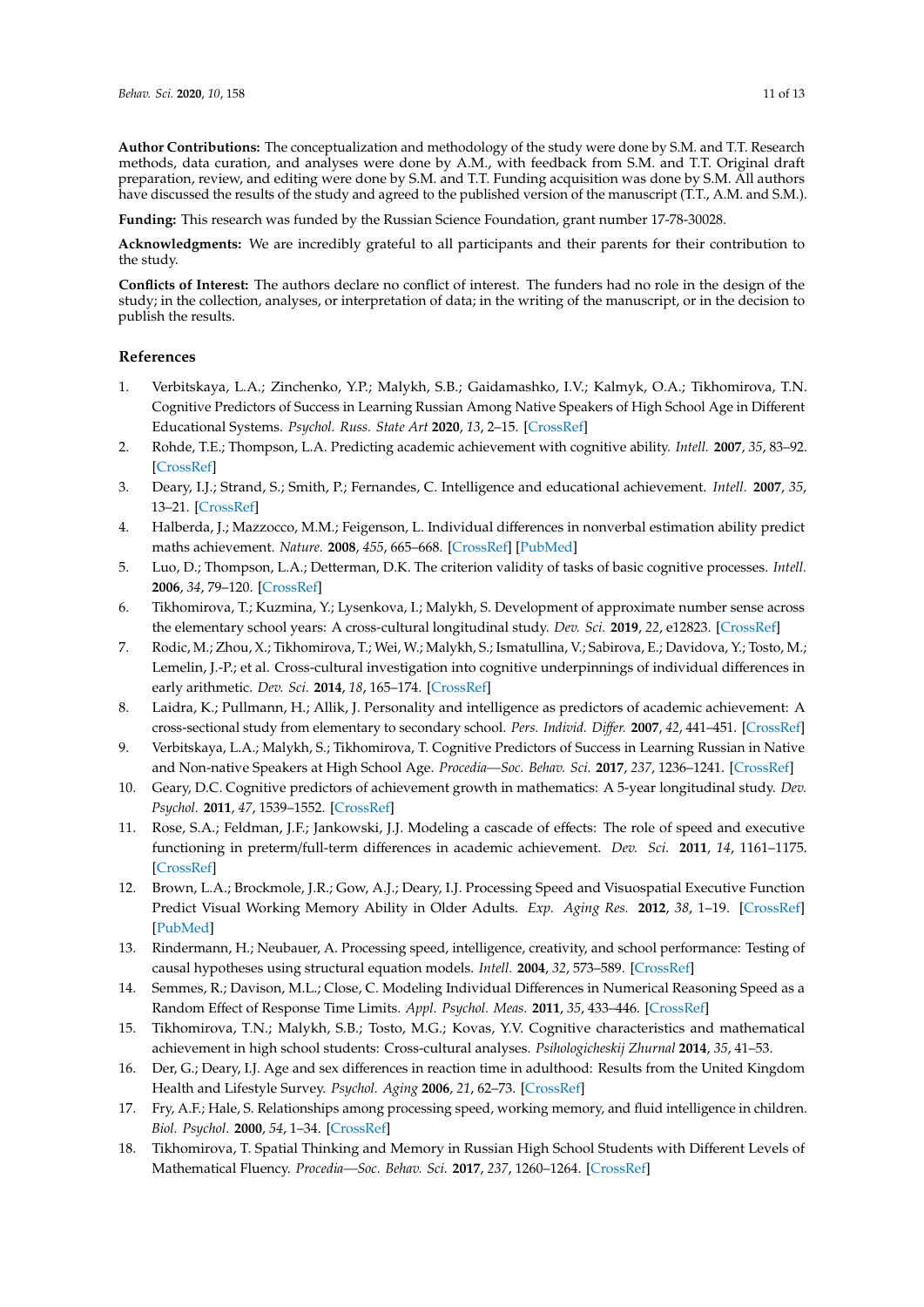- <span id="page-11-0"></span>19. Bull, R.; Espy, K.A.; Wiebe, S.A. Short-Term Memory, Working Memory, and Executive Functioning in Preschoolers: Longitudinal Predictors of Mathematical Achievement at Age 7 Years. *Dev. Neuropsychol.* **2008**, *33*, 205–228. [\[CrossRef\]](http://dx.doi.org/10.1080/87565640801982312)
- <span id="page-11-1"></span>20. Verbitskaya, L.A.; Malykh, S.B.; Zinchenko, Y.P.; Tikhomirova, T.N. Cognitive predictors of success in learning Russian. *Psychol. Russ. State Art.* **2015**, *8*, 91–100. [\[CrossRef\]](http://dx.doi.org/10.11621/pir.2015.0408)
- <span id="page-11-2"></span>21. Van der Sluis, S.; van der Leij, A.; de Jong, P.F. Working memory in Dutch children with reading- and arithmetic-related LD. J. *Learn. Disabil.* **2005**, *38*, 207–221. [\[CrossRef\]](http://dx.doi.org/10.1177/00222194050380030301)
- <span id="page-11-3"></span>22. Tikhomirova, T.N.; Modyaev, A.D.; Leonova, N.M.; Malykh, S.B. Factors of academic achievement at primary school level: Sex differences. *Psihologicheskij zhurnal.* **2015**, *36*, 43–54.
- <span id="page-11-4"></span>23. Inglis, M.; Attridge, N.; Batchelor, S.; Gilmore, C. Non-verbal number acuity correlates with symbolic mathematics achievement: But only in children. *Psychon. Bull. Rev.* **2011**, *18*, 1222–1229. [\[CrossRef\]](http://dx.doi.org/10.3758/s13423-011-0154-1) [\[PubMed\]](http://www.ncbi.nlm.nih.gov/pubmed/21898191)
- <span id="page-11-5"></span>24. Soltész, F.; Szűcs, D.; Szűcs, L. Relationships between magnitude representation, counting and memory in 4to 7-year-old children: A developmental study. *Behav. Brain Funct.* **2010**, *6*, 13. [\[CrossRef\]](http://dx.doi.org/10.1186/1744-9081-6-13)
- <span id="page-11-6"></span>25. Nisbett, R.E.; Aronson, J.; Blair, C.; Dickens, W.; Flynn, J.; Halpern, D.F.; Turkheimer, E. Intelligence: New findings and theoretical developments. *Am. Psychol.* **2012**, *67*, 130–159. [\[CrossRef\]](http://dx.doi.org/10.1037/a0026699)
- <span id="page-11-7"></span>26. Brouwers, S.A.; Van de Vijver, F.J.R.; Van Hemert, D.A. Variation in Raven's Progressive Matrices scores across time and place. *Learn. Individ. Di*ff*er.* **2009**, *19*, 330–338. [\[CrossRef\]](http://dx.doi.org/10.1016/j.lindif.2008.10.006)
- <span id="page-11-8"></span>27. Kuzmina, Y.; Tikhomirova, T.; Lysenkova, I.; Malykh, S. Domain-general cognitive functions fully explained growth in nonsymbolic magnitude representation but not in symbolic representation in elementary school children. *PLoS ONE* **2020**, *15*, e0228960. [\[CrossRef\]](http://dx.doi.org/10.1371/journal.pone.0228960)
- <span id="page-11-9"></span>28. Tikhomirova, T.; Kuzmina, Y.; Lysenkova, I.; Malykh, S. The Relationship Between Non-symbolic and Symbolic Numerosity Representations in Elementary School: The Role of Intelligence. *Front. Psychol.* **2019**, *10*, 2724. [\[CrossRef\]](http://dx.doi.org/10.3389/fpsyg.2019.02724)
- <span id="page-11-10"></span>29. Tikhomirova, T.N.; Kuzmina, Y.V.; Malykh, S.B. Trajectories of processing speed development across primary school years: Longitudinal study. *Psihologicheskij zhurnal.* **2020**, *41*, 26–38.
- <span id="page-11-11"></span>30. Suades-González, E.; Forns, J.; García-Esteban, R.; López-Vicente, M.; Esnaola, M.; Álvarez-Pedrerol, M.; Julvez, J.; Cáceres, A.; Basagaña, X.; López-Sala, A.; et al. A Longitudinal Study on Attention Development in Primary School Children with and without Teacher-Reported Symptoms of ADHD. *Front. Psychol.* **2017**, *8*, 655. [\[CrossRef\]](http://dx.doi.org/10.3389/fpsyg.2017.00655)
- <span id="page-11-12"></span>31. Isbell, E.; Fukuda, K.; Neville, H.J.; Vogel, E.K. Visual working memory continues to develop through adolescence. *Front. Psychol.* **2015**, *6*, 1–10. [\[CrossRef\]](http://dx.doi.org/10.3389/fpsyg.2015.00696)
- 32. Thaler, N.S.; Goldstein, G.; Pettegrew, J.W.; Luther, J.F.; Reynolds, C.R.; Allen, D.N. Developmental Aspects of Working and Associative Memory. *Arch. Clin. Neuropsychol.* **2013**, *28*, 348–355. [\[CrossRef\]](http://dx.doi.org/10.1093/arclin/acs114)
- <span id="page-11-13"></span>33. Alloway, T.P.; Alloway, R.G. Working memory across the lifespan: A cross-sectional approach. *J. Cogn. Psychol.* **2013**, *25*, 84–93. [\[CrossRef\]](http://dx.doi.org/10.1080/20445911.2012.748027)
- <span id="page-11-14"></span>34. Von Stumm, S.; Plomin, R. Socioeconomic status and the growth of intelligence from infancy through adolescence. *Intell.* **2015**, *48*, 30–36. [\[CrossRef\]](http://dx.doi.org/10.1016/j.intell.2014.10.002)
- <span id="page-11-15"></span>35. Tucker-Drob, E.M.; Briley, D.A. Continuity of genetic and environmental influences on cognition across the life span: A meta-analysis of longitudinal twin and adoption studies. *Psychol. Bull.* **2014**, *140*, 949–979. [\[CrossRef\]](http://dx.doi.org/10.1037/a0035893)
- <span id="page-11-16"></span>36. Peng, P.; Kievit, R.A. The Development of Academic Achievement and Cognitive Abilities: A Bidirectional Perspective. *Child Dev. Perspect.* **2020**, *14*, 15–20. [\[CrossRef\]](http://dx.doi.org/10.1111/cdep.12352)
- <span id="page-11-19"></span>37. Peng, P.; Wang, T.; Wang, C.; Lin, X. A meta-analysis on the relation between fluid intelligence and reading/mathematics: Effects of tasks, age, and social economics status. *Psychol. Bull.* **2019**, *145*, 189–236. [\[CrossRef\]](http://dx.doi.org/10.1037/bul0000182)
- <span id="page-11-18"></span>38. Follmer, D.J. Executive Function and Reading Comprehension: A Meta-Analytic Review. *Educ. Psychol.* **2017**, *53*, 42–60. [\[CrossRef\]](http://dx.doi.org/10.1080/00461520.2017.1309295)
- <span id="page-11-17"></span>39. Caemmerer, J.M.; Maddocks, D.L.S.; Keith, T.Z.; Reynolds, M.R. Effects of cognitive abilities on child and youth academic achievement: Evidence from the WISC-V and WIAT-III. *Intell.* **2018**, *68*, 6–20. [\[CrossRef\]](http://dx.doi.org/10.1016/j.intell.2018.02.005)
- <span id="page-11-20"></span>40. Zheng, A.; Tucker-Drob, E.M.; Briley, D.A. National Gross Domestic Product, Science Interest, and Science Achievement: A Direct Replication and Extension of the Tucker-Drob, Cheung, and Briley (2014) Study. *Psychol. Sci.* **2019**, *30*, 776–788. [\[CrossRef\]](http://dx.doi.org/10.1177/0956797619835768)